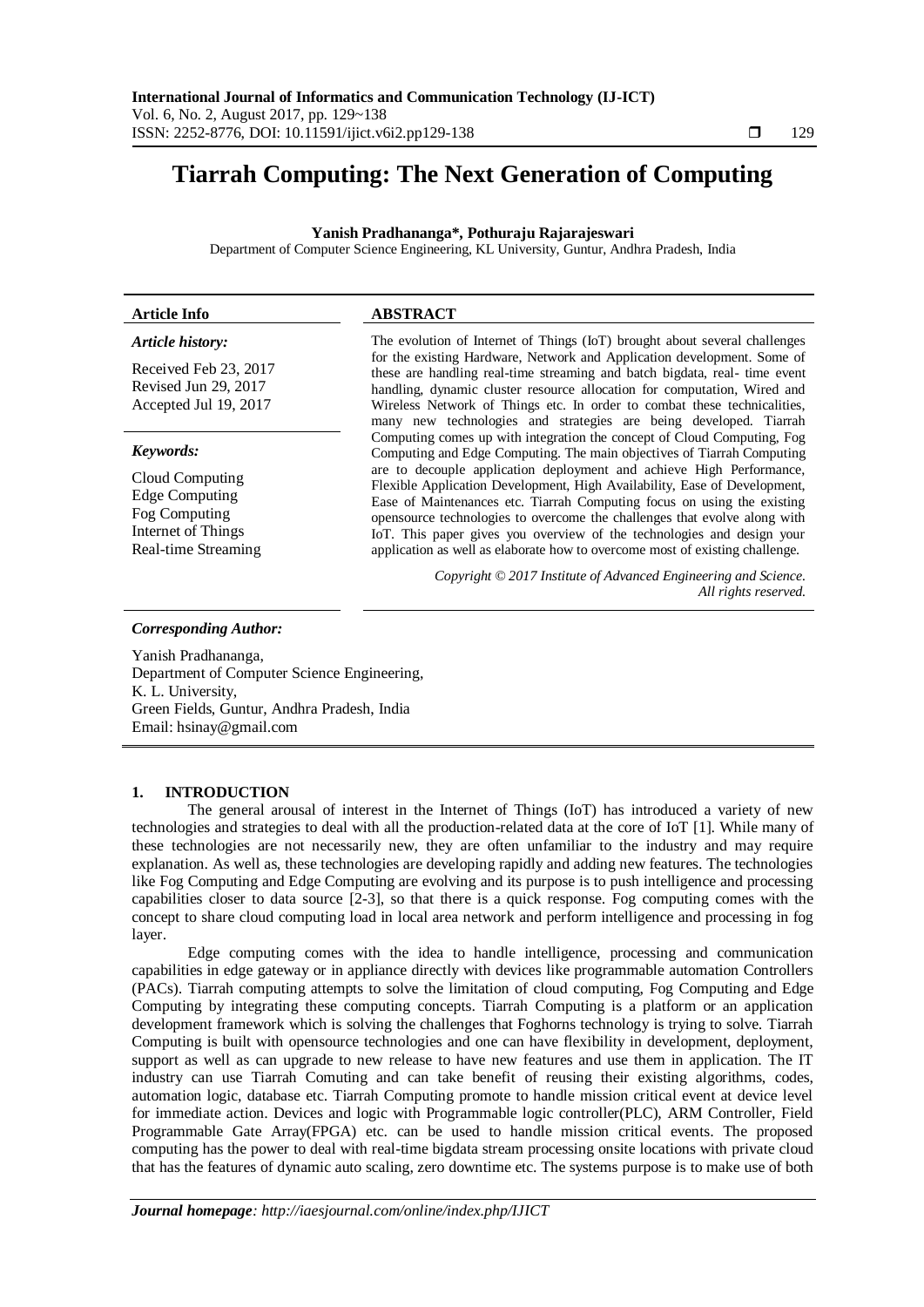cloud services as well as local server services to make very efficient, reliable, secure, high performing application. The microservices enable high performance processing, optimized analytics and heterogeneous services to be hosted as close to the control and monitoring system as possible.

This system can be designed to address complex event processing (CEP) by writing rules using a powerful and expressive domain specific language (DSL) for the multitude of the incoming sensor streams of data. These rules can then be used to prevent costly machine failures or downtime as well as improve the efficiency and safety of industrial operations and processes in real time. The services are deployed in cloud server as well as in fog server located in DMZ network. These services deployed in these two tier communicate with each other as per requirement. User perform monitoring and controlling operation where data are exchanged from both services deployed in different layers. This paper is focused on explaining the details of application development and deployment with the existing technology using block diagram with technologies details, architectural diagram with wired and wireless network of things with tiers details, flow chart diagram and with the flow of system.

# **2. LITERATURE SURVEY**

# **2.1. Edge Computing**

Edge computing is an approach to push processing of certain data at edge network. An application having requirement to handle and process real-time data then such processing cannot tolerate network latency delay. Processing of such data in cloud will increase response time, which is not acceptable in practical case. Processing of such data locally, will reduce the data that need to be send for processing which help to decrease the network traffic as well as increase performance. The hardware device in edge network have very less memory and processing capacity. Therefore, it is recommend handling only dedicated process in edge computing network.

# **2.2. Fog Computing**

Data generated from IoT devices has increased exponentially in volume and velocity. The old data warehouse model cannot meet the low latency response times for users demand. Cloud was only as option for sending data to store, analysis etc. that might lead to data bottlenecks. Business models need data analytics response as soon as possible but it get delay when data have to travel to cloud, process it and send response back. Fog Computing helps to overcome these challenges. Fog computing architecture is almost same as a cloud computing architecture but fog computing is located in edge network. Characteristics of fog computing include low latency, location awareness, real-time analytics and security. Fog computing is located in edge network because of that monitoring, controlling and maintaining edge devices can be done in ease. This give more flexibility in enhancing edge computing. Because of fog computing, edge computing can get rid of lot of circumstance and challenges that it might face.

# **2.3. Cloud Computing**

Cloud computing is a platform where it have exposed multiple services like Platform as a service(PaaS), Infrastructure as a service (IaaS), Software as a service (SaaS) etc. Cloud Computing is an approach to use services through internet using lightweight protocol. Cloud computing provide resources like computer processing resources, data storage devices and other devices on demand [4]. These resources can be used to build your own SaaS in cloud like bigdata analytics to perform your requirement explained in [14]. These resources can be control and monitor using lightweight protocol. One can use services available in cloud using lightweight protocol and can get rid of developing your own services. Overall, Cloud computing is a platform which exposed lot of services to develop application or business logic with ease.

# **3. TIARRAH COMPUTING SYSTEM COMPONENT**

The Components of Tiarrah Computing is shown in Figure 1. These components are explained below:

## **3.1. Hardware, Network**

To deploy and communicate with application there is always need of the hardware and networks. The most widely used hardware and network in data Centre are Blaze Server, Racks, Router, Switch, cablewiring etc.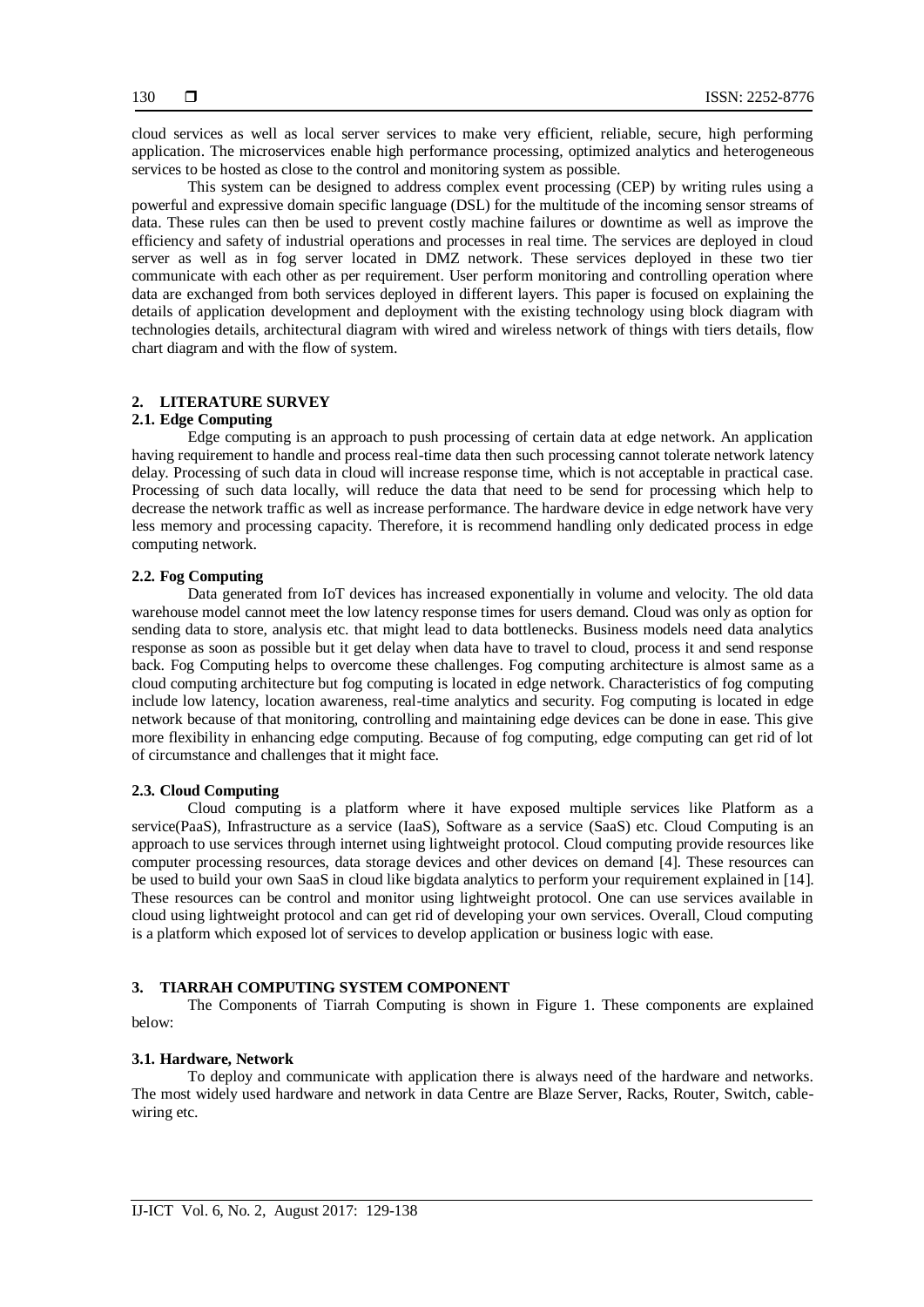#### **3.2. Virtualization & Cloud Computing**

Besides hardware, virtualization technology is used for the management and control of resources like Memory, Storage, Network and Processor. By using virtualization, one can create virtual instance with virtual image using a desired hardware with configuration that can be vertically scaled up or down as required. The most popular cloud computing tools like openstack [12-13] and cloudstack are used to create virtual instance and destroy them. By using openstack and cloudstack one can create their own private or public cloud. If there is no requirement of these technologies or one doesn't want to invest in hardware to build a datacenter or private cloud. One can have a simple server in private network or local network and deploy rest of application in public cloud like Amazon AWS, Microsoft Azure, Rackspace etc. to deploy the application.

# **3.3. Cluster Management**

Tiarrah Computing promote for cluster management if the application is huge and it is necessary to make the cluster running without any downtime since it is quite complicated to monitor and update each and every machine individually. To solve these challenges there are opensource frameworks and tools for cluster management as well as a lot of research going on in cluster management[15]. Since, it is opensource one can use the features available or create his own feature or modify the feature as per requirement. There are also a lot of forums and groups where one can find lot of support, documentations, and tutorials and so on to deal with the challenges that you are facing. The benefits of using cluster management tools are as follows:

- a. Cluster size can be scaled up or down easily or an automated design to scale cluster size up or down can be put to use.
- b. Zero downtime by using automatic failover or self-healing.
- c. Controlling, monitoring and managing a group of clusters through a graphical user interface or by using command line.
- d. Dynamic load balancing can be achieved.
- e. Easy deployment of cluster and easy deployment of application using DevOps.
- f. Efficient use of resources.

For Small and Medium Enterprise (SME) there might not be requirement of Cluster Management, since all workload can be handled by a server. But it can be implemented in future if required as application grow.

# **3.4. DevOps**

DevOps focuses on collaboration and communication of software developers and other information technologies. Automating software delivery and infrastructure changes such concept and process comes under DevOps practice. DevOps aims is to create an environment for building, testing and releasing software rapidly, frequently and more reliably [16-17]. Some of widely used DevOps tools in industries for software development and delivery process are GIT, Docker, Jenkins, Puppet, Vagrant etc. Some of most popular and widely used opensoure framework and tools for cluster management are Docker swarm, Fleet, Kubernetes, Apache Mesos, Apache ZooKeeper, Apache Marathon etc.

# **3.5. Microservices and Monolitics**

Microservices [11], [18-19] and Monolitics architecture are architectures that are used for developing applications. Most applications are developed using monolitics architecture and it is the traditional way of application development. In software development there is requirement of continuous increment in feature which increase sizes of application. As time passes application become complicated and huge, which lead to degradation in performance and testing. This mean that application development speed is inversely proportional to the size and features. To overcome this limitation, mocroservices based application development approach emerged.

Microservices based application development is an approach to develop an application composed of small services. Each services in microservices run in its own process. Each services are independent of each other, which give flexibility in development, testing and deployment of services separately. Each service runs as a separate process and communication between services is accomplished through lightweight mechanisms. Microservices give more flexibility in developing application with feature like non-blocking, event driven, concurrency, scalability, polyglot etc.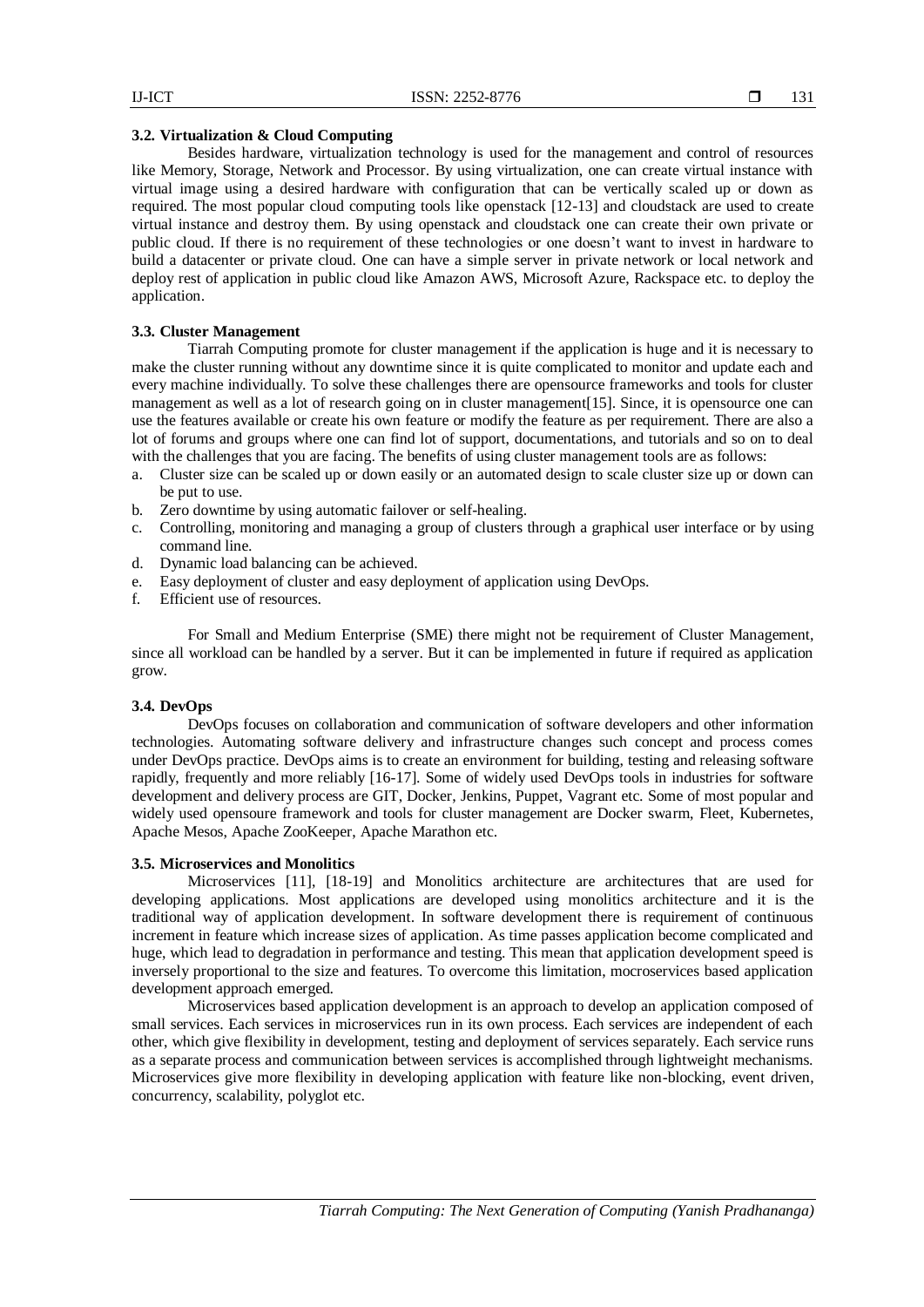# **3.6. Things**

The Internet of things is the internetworking of physical devices, vehicles, buildings etc. These things are embedded with electronics, software, sensors, actuators etc. The network connection enables to collect and exchange data from these things. IoT allows things to be monitor and/or control remotely IoT allows physical world things to be connected directly with the computer-based system. Things connected with internet results improved efficiency, accuracy and economic benefit. Technologies such as smart grids, smart homes, intelligent transportation and smart cities are the platform based on things. Experts estimate that the IoT will consist of almost 50 billion things by 2020.



Figure 1. Block Diagram of Tiarrah Computing

#### **3.7. End User**

The most widely used end user devices to interact with the applications are Android devices, iOS devices, desktop, laptop etc. The client side of application like android, iOS and User Interface or browser communicate with server using websocket, Rest API, Soap etc.

# **4. APPLICATION FLOW IN TIARRAH COMPUTING**

Figure 2. Show the overall application flow. Each application flow layer are explain below clearly.

# **4.1. IoT Devices**

IoT Devices or things can be connected to Message Broker via wired or wireless connection. An IoT device can fetch data from things using GPIO, TCP/IP or via Modbus protocol. An IoT device can fetch data from a single thing which is directly connected or a group of things connected via Remote Terminal Unit (RTU), PLC and Supervisory Control and Data Acquisition (SCADA). IoT Device send data fetched from things to a message broker which tells the detailed status of things. IoT Devices may support wireless communication protocols such as Zigbee [20-22], Wifi [23], Bluetooth [24] etc. and support wired connection such as RS-232, RS-485, RJ-45, RJ-11, USB etc. Most IoT Devices are able to communicate using Modbus protocol and TCP/IP protocol. The data from these connected things are further transferred to Cloud using a Message Broker. Some example of sensors connected with things are temperature sensor, humidity sensor, and light sensor etc.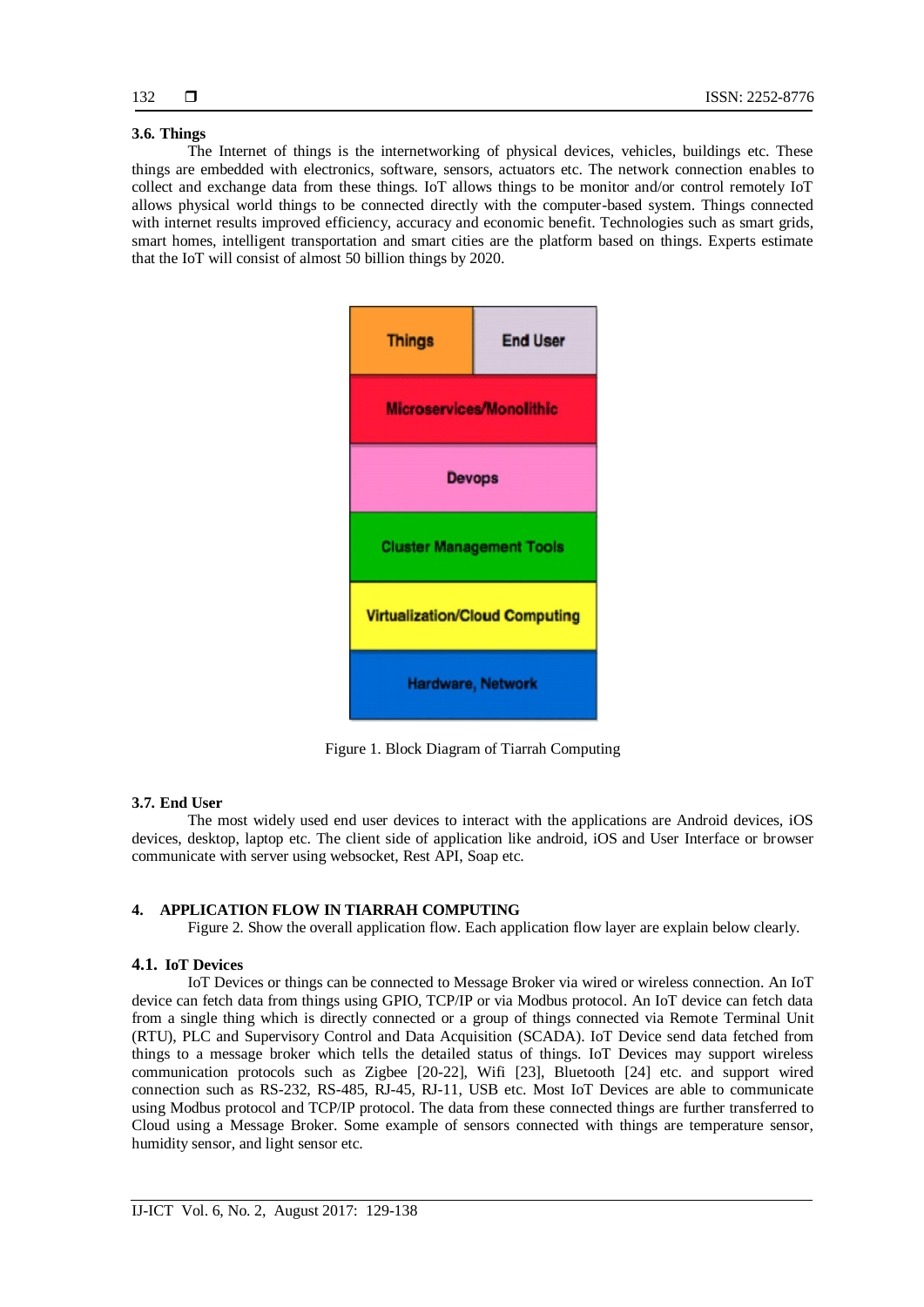# **4.2. Message Broker**

Services on application can interact with one another using middleware called the message broker which provide decoupling on the services of an applications. This decoupling of services gives more flexibility in application development. There may be probability messages and workload may queue up when multiple receiver is connected. These queues are handled by the message broker which make sure that messages are delivered, transaction managed and reliable storage is always available. Message Broker manage workload queue or message queue from multiple receivers, providing reliable storage, and guarantee message delivery and transaction management. Some of the Popular and widely used opensource Message Broker are Kafka, RabbitMQ, ActiveMQ, Mosquitto etc.



Figure 2. Application flow of tiarrah computing

# **4.3. Messaging Protocol**

In order to select the best possible messaging protocol solution in IoT and IIoT an in-depth knowledge of the architecture as well as the messaging or data sharing are pre-requisites of every target system is essential. IoT applications of the future will be supported by many important technologies that are currently in an advancing phase. In order to connect devices messaging technologies like Data Distribution Service DDS, Constrained Application Protocol CoAP, Message Queuing Telemetry Transport MQTT, eXtensible Messaging and Presence Protocol XMPP, Advanced Message Queuing Protocol AMQP and Representational State Transfer REST may be put to use. However, when one considers the fundamental system requirements like performance interoperability, security, tolerance of fault, service quality etc. The suitability of these messaging technologies may fall short of expectations, as they may be unable to support communication within and between device to cloud communication and communication within a data centre. In order to interchange data websocket protocol can also be used to make the full duplex connection with Message Broker as well as with the services.

#### **4.4. Data Processing**

The process of gathering and managing data components to produce meaningful information is called data processing. It is a subset of information processing. Most applications gather information and save it in the memory or database. These data are then processed as a batch job. Real-time data or streaming data are becoming increasingly relevant. It is no longer sufficient to process big volumes of data but operations on real-time data is also adding value in data processing. Real-time data processing is developing fast and is currently one of the most popular research topics. To overcome these challenges of real-time data processing there emerge two different architecture that are kappa architecture and lambda architecture. Data processing is performed in two different mechanism:

#### **4.4.1. Stream Processing**

The analysis of large quantities of data and carrying out of actions on data even aas it is being collected can be done using stream processing. For this purpose, a continuous series of queries (i.e. SQL-type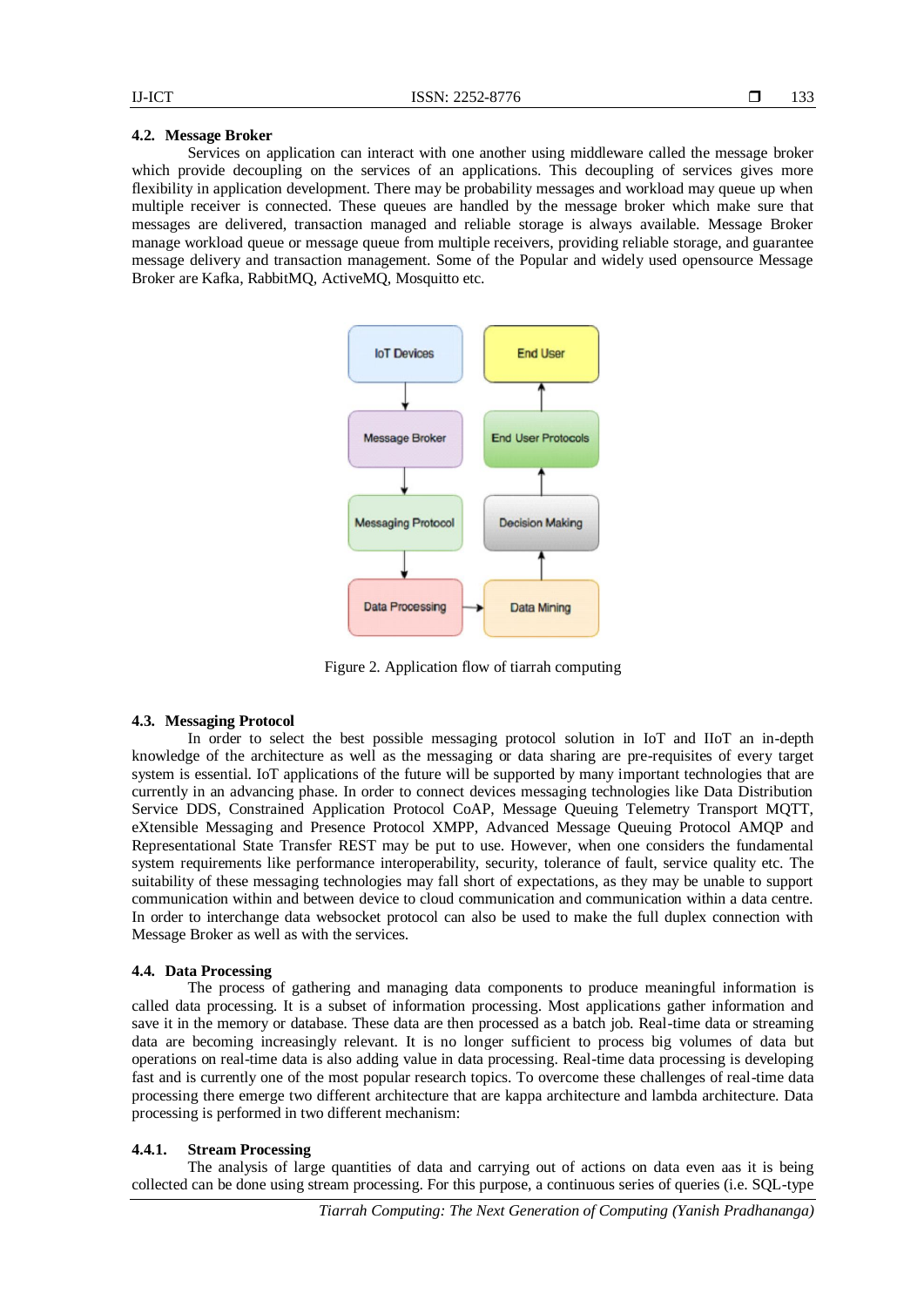queries that operate over time and buffer windows) and applied on the streaming data. Streaming analytic, an important component of stream processing is the ability to perform mathematical and statistical calculations on streaming data, is made possible with a scalable, highly available and fault tolerant architecture.

A conventional database model first stores and classifes data before being processed by queries. However, in stream processing data can be analysed even while it is en-route. Since stream processing can be doen even on external data sources it enables selection of data into application flow and the update of the external databases with data that has been processed.

# **4.4.2. Batch Processing**

When transaction is processed in a blulk or a batch it is called batch processing. Unlike transaction processing that can be performed only one at a time and may require user intervention, once batch processing has begun, external interaction is not required. Its potential is best suitable for end of-cycle processing, such as for processing a bank's reports at the end of a day, or generating monthly or bi-weekly payrolls, although it can be performed as desired.

# **4.5. Data Mining**

When transaction is processed in a bulk or a batch it is called batch processing. Unlike transaction processing that can be performed only one at a time and may require user intervention, once batch processing has begun, external interaction is not required. Its potential is best suitable for end of-cycle processing, such as for processing a bank's reports at the end of a day, or generating monthly or bi-weekly payrolls, although it can be performed as desired.

# **4.5.1. Information Fusion**

Information fusion is the process of combining or fusing information or data of same object or scene to have a clear vision of complexity, reliability and accuracy of the situation of the information [5].

# **4.5.2. Multi-Sensor Data/Information Fusion**

Developing any intelligence and smart appliation or system required multi-sensor data/information fusion. Data/Information fusion from single source or things can be easily bypass and have lot of limitation in intelligence, logic design, accuracy etc. The fusion of data/information from multiple source in multiple way and multiple level gives more flexibility to achieve a unified pricture [6].

One good example, to elaborate real-time multi-sensor data/information fusion can be fire alarm system. Having only smoke detector will not give the exact situation information whether fire occurred or not. Effective use of multiple sensors like temperature sensor, smoke detector, humidity sensor etc. and fusing the information/data from these sensors in real-time will be the exact situation and make complicated to overcome or bypass the security threat.

# **4.5.3. Cross Domain Data Fusion**

As the bigdata evolve, it comes with many challenges to handle data and get insight from it. Bigdata open a new approach to visualize data from high level with a concrete vision. The data from multiple domain have multiple scenario and fusing the data from these domains give a new way to solve complex challenges. It is obvious that the data from multiple domain are in multiple format. Each data is handled separately and information from these domains are again fused to have a high-level concrete visualization of data. Three categories of data fusion methodologies for Cross-Domain data fusion approach are summarized as well as elaborate the approach to unlock the knowledge from disparate datasets of different domain in the bigdata research [7].

#### **4.5.4. Big Data Fusion**

Interacting with billions of rows of data from single source is not sufficient, now according to the rapid development of thechnologies and requirements it is necessary to integrate multiple sources and perform fusion. The data from multiple sources, real-time stream and historical data may be there included while dealing with bigdata Fusion [8]. The fusion of these data across multiple sources and the result of fusion of each sources get the right insights.

#### **4.6. Decision Making**

Decision Making is not an easy task. There is always a requirement for appropriate decision to be made everywhere like in Business, Enterprise, Stock Market, Gambling etc. Decisions are made by satisfying the condition. Decision are taken by using Message/Event Driven Architecture, Process Driven Architecture and Service Driven Architecture etc. When complex processing is not required and there is a need to perform mission critical operations Message/Event Driven Architecture are better to implement or programmed in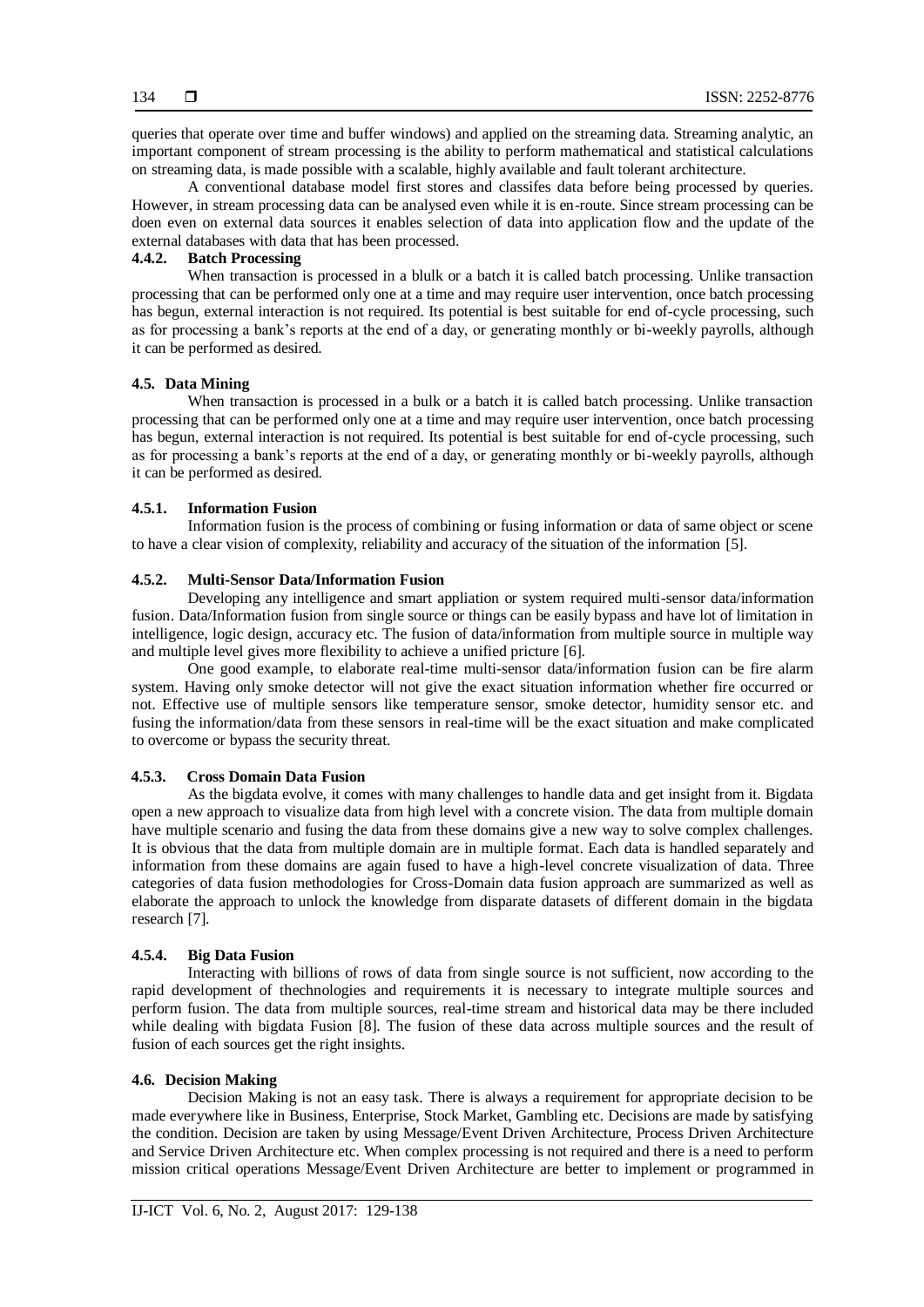microcontroller, ARM Controller or any device that support programmable automation Controllers. Implementation of such logic near the device give real-time triggering for the action that needs to be performed. The trigger of event/action could be an email, SMS, controlling devices, call other event, start new process etc. To make a complex decision, the use of predictive analytics, machine learning, aggregation, summarization etc. is not sufficient. The effective use of these techniques along with the appropriate data fusion techniques as defined in section 3.5 needs to be used.

# **5. ARCHITECTURE OF TIARRAH COMPUTING**

Figure 3. Explain detail about the Tiarrah Computing. This architecture is explained clearly with the flow of data and the approach how it is handled. The below description of the Figure 3. will give you a clear vision of application.

#### **5.1. First Tier**

First tier lies under Edge Computing. The deployment of hardware with an appropriate network connection are made using standard protocols as requirement. In Figure. 3. Two widely popular and emerging network used in wired and wireless connection are shown. I am considering widely used automation industrial design pattern with devices like PLC, Scada etc. So that, Industries can adopt Tiarrah Computing with their existing hardware and network without any modification or with less modification.

First Tier or Edge Computing architecture and working mechanism is almost similar with the architecture and working mechanism of automation industries (with less modification). Figure. 3, illustrates things can be directly connected with ARM Controller using RS-232 or RS-485 connections. Most of the automation industries use RTU or PLC to connect things or devices. PLC is used where there is need to handle mission critical event in real-time. The logic and algorithm are designed with message/event driven architecture and is embedded in PLC. Widely used and popular automation industry communication protocol known as modbus protocol can be used. ARM Controller is used for data acquistation of things and sending these data to Message Broker. As shown in the figure, Monitoring and Controlling Section can be built with the traditional monitoring and controlling system using Scada or can use this system inside for monitoring and controlling. The advantage that this system gives in behave of Scada is that it can be used to monitor and control from anywhere and anytime with ease. FPGA design pattern can be used in this tier using modbus protocol [25]. ARM Controller can be connected with Router using Wi-Fi or wired connection. The figure shows a wired connection using Ethernet (RJ-45) connection.

The Figure. 3. Also shows another very popular and emerging wireless connection protocol being used in IoT to make an application known as Zigbee Protocol. Devices or Things can be directly connected to Zigbee Devices using GPIO. Zigbee device can have multiple type of input connection like RJ-45, RS-232, Wi-Fi etc and support multiple protocols like TCP/IP, Modbus etc. Because of that fetching data from PLC, RTU can be performed using modbus protocol. Zigbee support popular topologies like Mesh topology, Star topology and Tree topology because of that Zigbee is becoming more popular. Zigbee devices consume less power and use wireless communication network for exchanging data between Zigbee Slave and Zigbee Master. Zigbee Master is connected with the Router to have a WAN network connection for exchanging data.

# **5.2. Second Tier**

This tier lies under Fog Computing. Fog Computing is evolving and emerging to distribute the cloud responsibility or services as close to the data source for quick and immediate interaction. The services are deployed inside DMZ network. DMZ network is a separate network other than LAN and WAN network. LAN network lies in first tier and WAN network lies in third tier. As application is microservies based application. Microservies are deployed in standard server or a private cloud[10] depending on the types of services deployed in this tier. Microservices are deployed in public cloud as well as in private cloud. Microservies are deployed in this tier to achieve low latency, real-time interactions, application distribution, event handling, process handling etc. The performance of services deployed for real-time interaction is faster in this layer as compare to the services deployed in cloud. Services are deployed in this tier for quick interaction or immediate response. Real-Time interaction of data is recommended to publish/subscribe from this tier. Real- Time monitoring and controlling are more efficient and faster in this layer. The services deployed in this tier interact with the services deployed in cloud tier using REST API. Real-Time communication between users is made possible, using WebSocket, SockJS etc.

# **5.3. Third Tier**

This tier lies in cloud computing. This tier consist of Services deployed in cloud server, database, cloud storage etc. The microservices in cloud communicate with microservices in DMZ network server using APIs to remotely configure, control and manage the systems things. Cloud microservices include a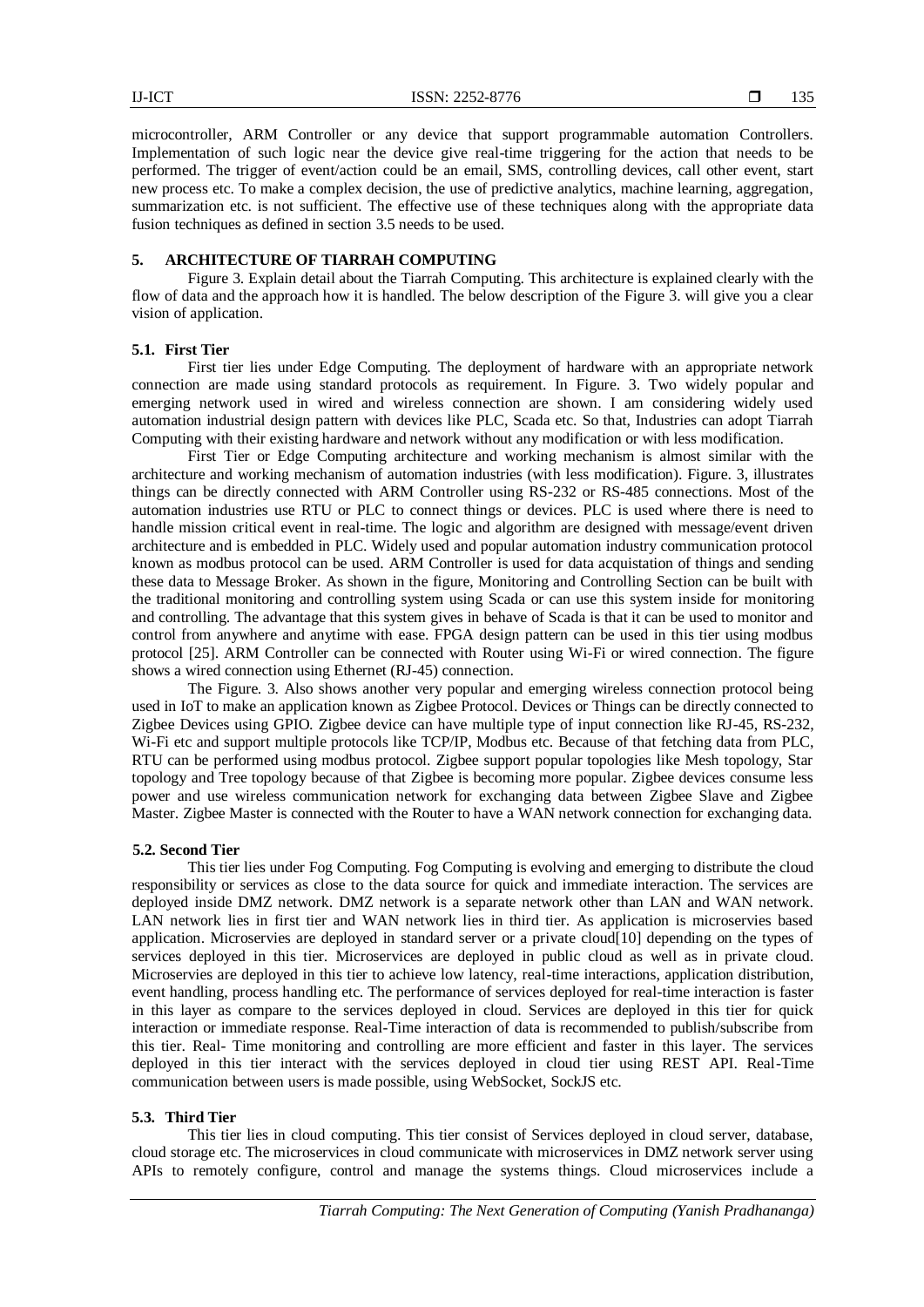management UI for developing and deploying analytics expressions, maintains details of users and devices details in database for monitoring and managing, and for managing the integration of services with the customers identity access management and persistence solutions. This system address bigdata analytics in cloud where there is requirement of huge resources for batch processing. The services which are deployed in cloud interact or communicate with the services in private cloud using APIs. By deploying services which required high computation resource in cloud give flexibility to perform bigdata analytics in desire time by allocating resources dynamically [9].



Figure 3. System architecture of tiarrah computing

# **5.4. Fourth Tier**

The fourth tier is user interface where user can interact with application using iOS application or android Application or web based application. The devices can be mobile, tablet, laptop, desktop etc. User can interact with application from anywhere at any time. Remote monitoring and controlling system give more flexibility and control for users.

# **6. CONCLUSION**

Tiarrah Computing is a computing approaching for next generation application deployment. Most automation industries applications rely on edge computing only and is bound with a lot of circumstances. Most IoT based applications are deployed using first and third Tier of Tiarrah computing. The four tier computing architecture gives a lot of opportunity and flexibility as well as the ability to deal with upcoming challenges. This Computing approach is so flexible that it can deal with realtime/batch bigdata challenges, IoT application development and deployment challenges, flexible application deployment, dynamic resource allocation, self-healing approach etc. Overall it is a platform or a computing approach where one can work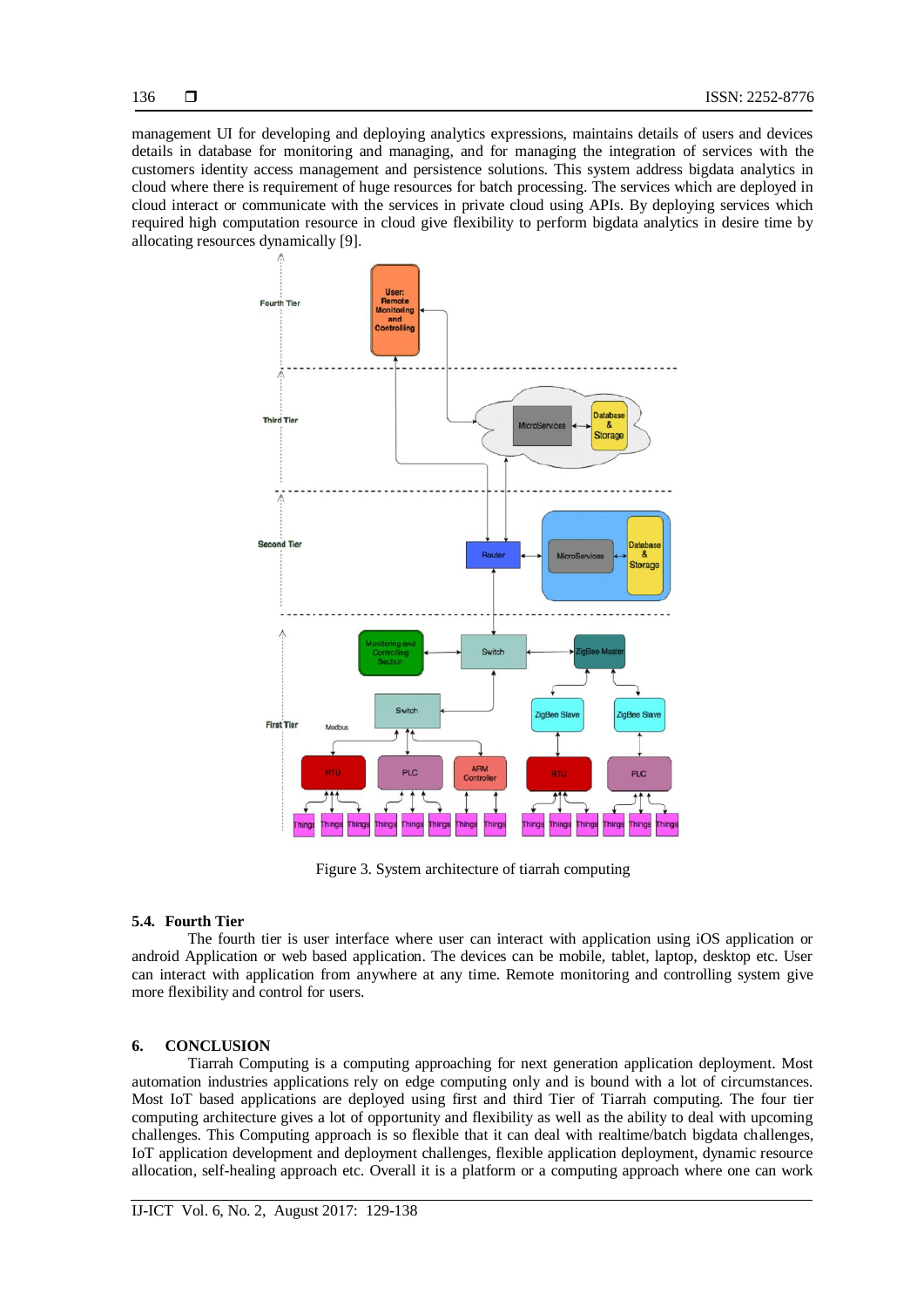with the existing cloud computing with its features, design own fog computing approach or use any software or services which might be available in an application in the future. One can use evolving edge computing design approach to connect things or deploy things using Edge computing service provider as available. Design your deployment, Real-time event handling, and design concept is a concept and idea to build an application using existing technologies. One can take the benefits of existing technologies with logic to overcome the challenges created by IoT, IIoT, bigdata, real-time bigdata, event handling, data fusion, designing wired and wireless things network, dynamic scaling and zero-downtime cluster. Overall it is the practice of dealing with technologies to build an application with features that are scalable, durable, available, consistent etc. It is the way to have a high level view to tackle IoT, bigdata and cloud computing challenges.

#### **REFERENCES**

- [1] J. A. Stankovic, "Research directions for the Internet of Things", *IEEE Internet of Things J.*, vol. 1, no. 1, pp. 3-9, Feb. 2014.
- [2] Amir Vahid Dastjerdi; Rajkumar Buyya, "Fog Computing: Helping the Internet of Things Realize Its Potential", *IEEE Computer Society*, vol. 49, Issue 8, pp. 112-116, Aug. 2016.
- [3] Dusit Niyato; Lu Xiao; Ping Wang, "Machine-to-machine communications for home energy management system in smart grid", *IEEE Communications Magazine*, vol. 49, issue 4, pp. 53-59, 2011.
- [4] Alexandru losup; Simon Ostermann; M. Nezih Yigitbasi, "Performance Analysis of Cloud Computing Services for Many-Tasks Scientific Computing", *IEEE Transactions on Parallel and Distributed System*, vol. 22, issue 6, pp. 931-945, Jun. 2011.
- [5] Bingwei Liu; Yu Chen; Ari Hadiks; Erik Blasch; Alex Aved; Dan Shen; Genshe Chen, "Information Fusion in a Cloud Computing Era: A systems level perspective", *IEEE Aerospace and Electronic Systems Magazine*, vol. 29, Issue 10, pp. 16-24, Oct. 2014.
- [6] David L. Hall; James Llinas, "An Introduction to Multisensor Data Fusion", *Proc. of IEEE*, vol. 85, pp. 6-23, Jan. 1997.
- [7] Yu Zheng, "Methodologies for Cross-Domain Data Fusion: An Overview", *IEEE Transactions on Big Data*, vol. 1, Issue 1, pp. 16-33, Mar. 2015.
- [8] George Suciu; Alexandru Vulpe; Razvan Craciunescu; Cristina Butca; Victor Suciu, "Big Data Fusion for eHealth and Ambient Assisted Living Cloud Applications", *Proc. of IEEE International Black Sea Conference on Communication and Networking (BlackSeaCom)*, pp. 102-106, 2015.
- [9] Yanish Pradhananga; Shridevi Karande; Chandraprakash Karande, "High Performance Analytics of Bigdata with Dynamic and Optimized Hadoop Cluster", *Proc. IEEE International Conference on Advanced Communication Control and Computing Technologies (ICACCCT)*, pp. 715-720, Jan. 2017.
- [10] Robert Birke; Andrej Podzimek; Lydia Y. Chen; Evgenia Smimi, "Virtualization in the Private Cloud: State of the Practice", *IEEE Transactions on Network and Service Management*, vol. 13, issue 3, pp. 608-621, Aug. 2016.
- [11] David S. Linthicum, "Practical Use of Microservices in Moving Workloads to the Cloud", *IEEE Cloud Computing*, vol. 3, issue 5, pp. 6-9, Nov. 2016.
- [12] Thasviya Haroon; S Neena; K K Krishnaprasad, Rejoice Wilson, Sanjo Simon, John Paul Martin, "Convivial private cloud implementation system using OpenStack", *Proc. IEEE International Conference on Electrical, Electronics, and Optimization Techniques(ICEEOT)*, Nov. 2016.
- [13] Openstack, http://www.openstack.org, 2016, (29.09.2016)
- [14] Yanish Pradhananga; Shridevi Karande; Chandraprakash Karande, "CBA: Cloud-based Bigdata Analytics", *Proc. IEEE International Conference on Computing Communication Control and Automation (ICCUBEA)*, pp. 47-51, Jul. 2015.
- [15] Dmitry Duplyakin; Matthew Haney; Henry Tufo, "Highly Available Cloud-Based Cluster Management", *Proc. IEEE 15th International Conference on Cluster, Cloud and Grid Computing (CCGrid)*, Jul. 2015.
- [16] Daniel Sun; Min Fu; Liming Zhu; Guoqiang Li; Qinghua Lu, "Non-Intrusive Anomaly Detection with Streaming Performance Metrics and Logs for DevOps in Public Clouds: A Case Study in AWS", *IEEE Transactions on Emerging Topics in Computing*, vol. 4, issue 2, pp. 278-289, Jun. 2016.
- [17] Lianping Chen, "Continuous Delivery: Huge Benefits, but Challenges Too", *IEEE Software*, vol. 32, pp. 50-54, issue 2, Apr. 2015.
- [18] Alan Sill, "The Design and Architecture of Microservices", *IEEE Cloud Computing*, vol. 3, pp. 76-80, issue 5, Nov. 2016.
- [19] Christian Esposito; Aniello Castiglione; Kim-Kwang Raymond Choo, "*Challenges in Delivering Software in the Cloud as Microservices*", *IEEE Cloud Computing*, vol. 3, issue 5, Nov. 2016, pp. 10-14.
- [20] Yuri Alvarez; Fernando Las Heras, "*ZigBee-based Sensor Network for Indoor Location and Tracking Applications*", *IEEE Latin America Transactions*, vol. 14, issue 7, pp. 3208-3214, Jul. 2016.
- [21] Zuochen Shi; Yintang Yang; Di Li; Yang Liu, "A Fully-Integrated Low-Power Analog Front-End for ZigBee Transmitter Applications", *IEEE Chinese Journal of Electronics*, vol. 25, issue 3, pp. 424-431, Aug. 2016.
- [22] Eugene David Ngangue Ndih; Soumaya Cherkaoui, "On Enhancing Technology Coexistence in the IOT Era: ZigBee and 802.11 Case", *IEEE Access*, vol. 4, pp. 1835-1844, Apr. 2016.
- [23] Mikhail Afnasyev; Tsuwei Chen; Geoffrey M. Voelker; Alex C. Snoeren, "Usage Patterns in an Urban WiFi Network", *IEEE/ACM Transactions on Networking*, vol. 18, issue 5, pp. 1359-1372, Oct. 2010.